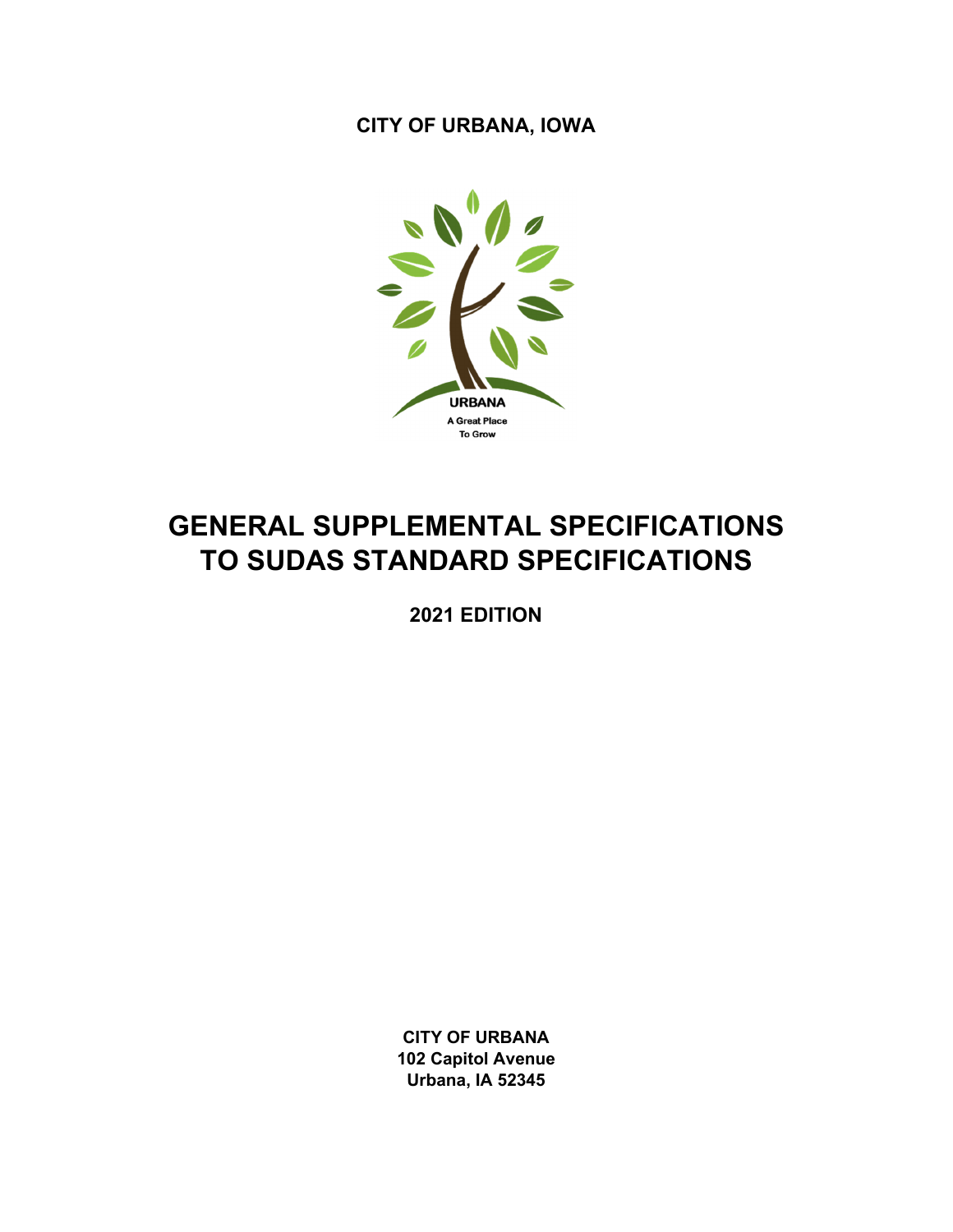## **TABLE OF CONTENTS**

DIVISION 1 – GENERAL PROVISIONS AND COVENANTS Section 1010 – Definitions 1.03 Definitions and Terms

> Section 1020 - Proposal Requirements and Conditions 1.03 Quantities and Unit Prices

Section 1040 - Scope of Work

1.10 Disputed Claims for Extra Compensation

1.11 Delays Caused by the Jurisdiction

Section 1080- Prosecution and Progress

1.03 Work Progress and Schedule

1.04 Preconstruction Conference

1.07 Work on Sundays or Legal Holidays

Section 1090 – Measurement and Payment 1.04 Payment for Change Orders

DIVISION 2 – EARTHWORK

Section 2010 – Earthwork, Subgrade and Subbase

1.07 Special Requirements

1.08 Measurement and Payment

2.04 Foundation Materials

## DIVISION 4 – SEWERS AND DRAINS

Section 4010 - Sanitary Sewers 2.01 Sanitary Sewer (Gravity Mains)

2.04 Sanitary Sewer Services

3.02 Gravity Sewer Installation

3.06 Sanitary Sewer Service Stubs

Section 4020 – Storm Sewers 1.08 Measurement and Payment 3.02 Pipe Installation

Section 4030 – Pipe Culverts 2.01 Pipe Culverts 3.01 Pipe Culvert Installation

Section 4040 - Subdrains and Footing Drain Collectors 2.02 Type 1 Subdrains (Longitudinal)

DIVISION 5 – WATER MAINS and APPURTENANCES Section 5010 – Pipe and Fittings 2.02 Bolts for Water Main and Fittings 2.05 Pipeline Accessories 2.07 Water Service Pipe and Appurtenances

3.01 Pipe Installation

City of Urbana, Iowa **Page 1** of **18** Oriental Association of **Page 1** of **18** Oriental Association of **Page 1** of **18** Supplemental Specifications to SUDAS Standard Specifications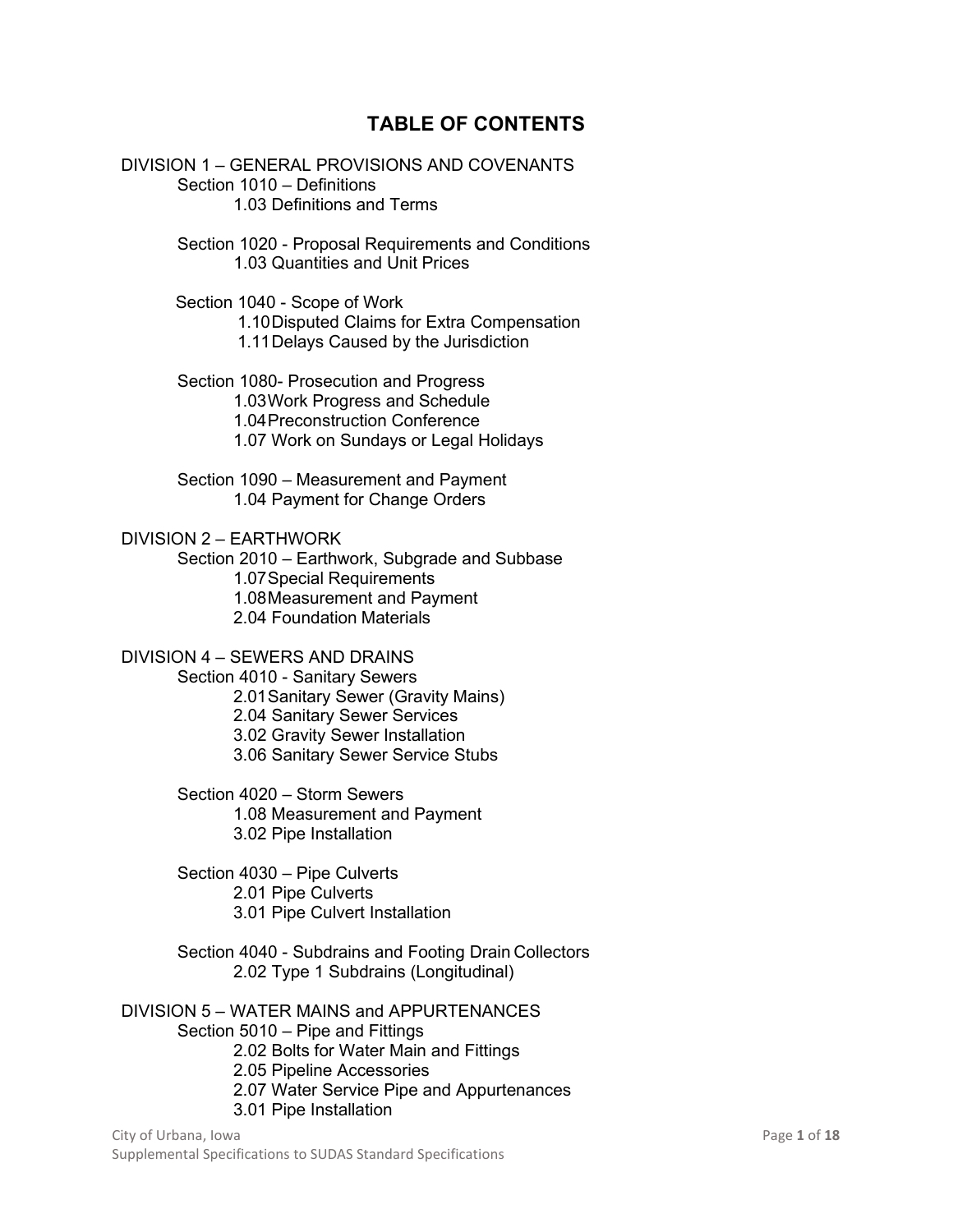Section 5020 – Valves, Fire Hydrants, and Appurtenances

1.08 Measurement and Payment

2.01 Valves

2.02 Fire Hydrant Assembly

2.03 Appurtenances

DIVISION 6 – STRUCTURES FOR SANITARY AND STORM SEWERS

Section 6010 - Structures for Sanitary and Storm Sewers

2.11 Additional Materials for Sanitary Sewer Manholes

DIVISION 7 – STREETS AND RELATED WORK

Section 7010- Portland Cement Concrete Pavement

1.05 Delivery, Storage, Handling, and Salvaging

1.07 Special Requirements

1.08 Measurement and Payment

2.01 Materials

3.02 Pavement Construction

3.07 Quality Control

Section 7030 - Sidewalks, Shared Use Paths, and Driveways

2.01 Portland Cement Concrete

3.04 PCC Sidewalks, Shared Use Paths, and Driveways

#### Section 7040- Pavement Rehabilitation

1.01 Section Includes

1.02 Description of Work

1.08 Measurement and Payment

3.12 Crack and Seating PCC Pavements (NEW)

#### DIVISION 8 – TRAFFIC CONTROL

Section 8040- Traffic Signs and Posts (NEW)

1.01 Section Includes

1.02 Description of Work

1.03 Submittals

1.04 Substitutions

1.05 Delivery, Storage, and Handling

1.06 Scheduling and Conflicts

1.07 Special Requirements

1.08 Measurement and Payment

2.01 Sign Panels

2.02 Sign Posts

2.03 Anchor Post

2.04 Sign Post Extension

2.05 Omni-Directional Soil Stabilizing Anchor Sleeve

2.06 Medium Corner Bolt

3.01 Sign Panels

3.02 Sign Posts

3.03 Sign Post Extension

3.04 Omni-Directional Soil Stabilizing Anchor Sleeve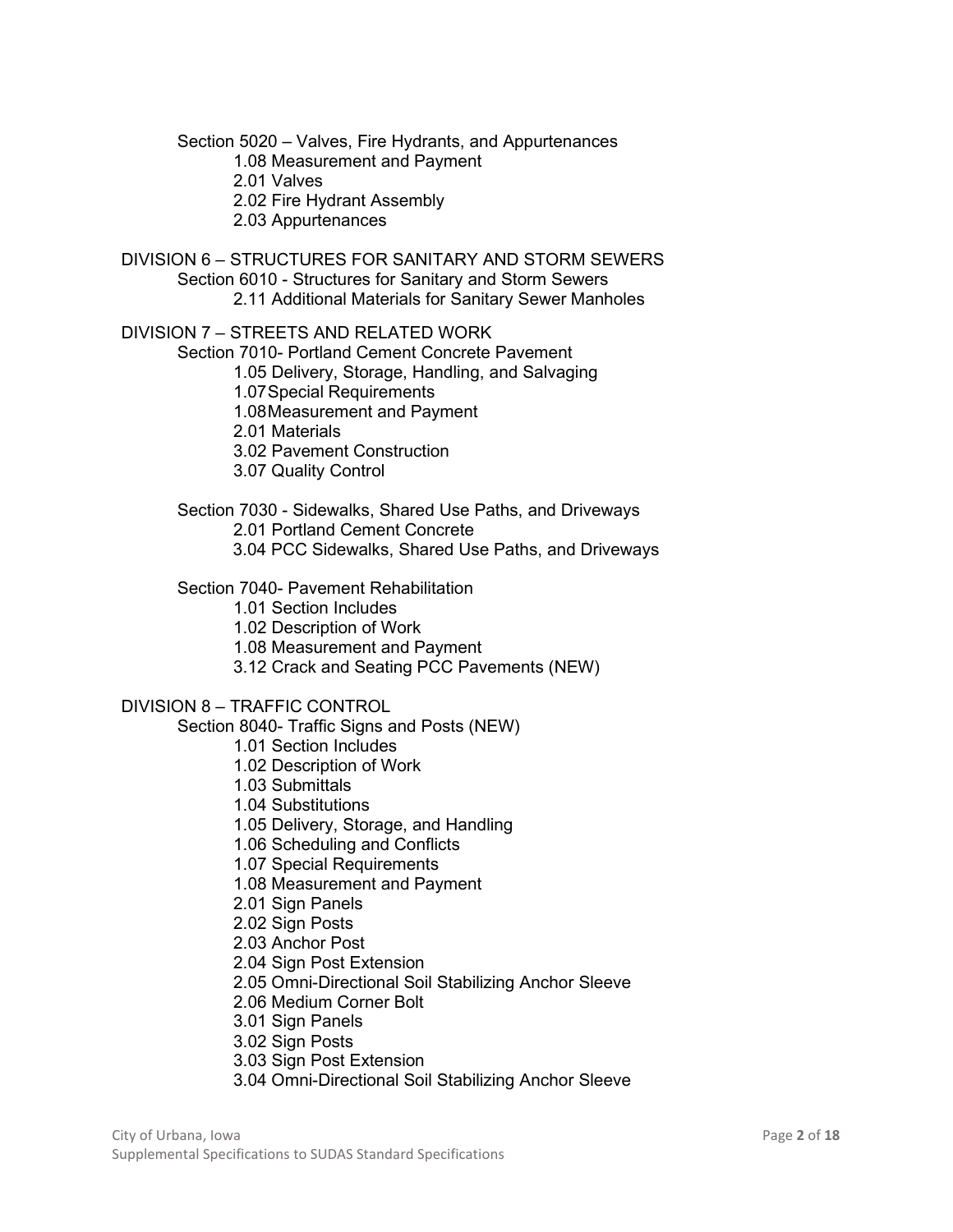DIVISION 9 – SITE WORK AND LANDSCAPING Section 9040 Erosion and Sediment Control 1.08 Measurement and Payment 3.01 SWPPP Preparation 3.02 SWPPP Management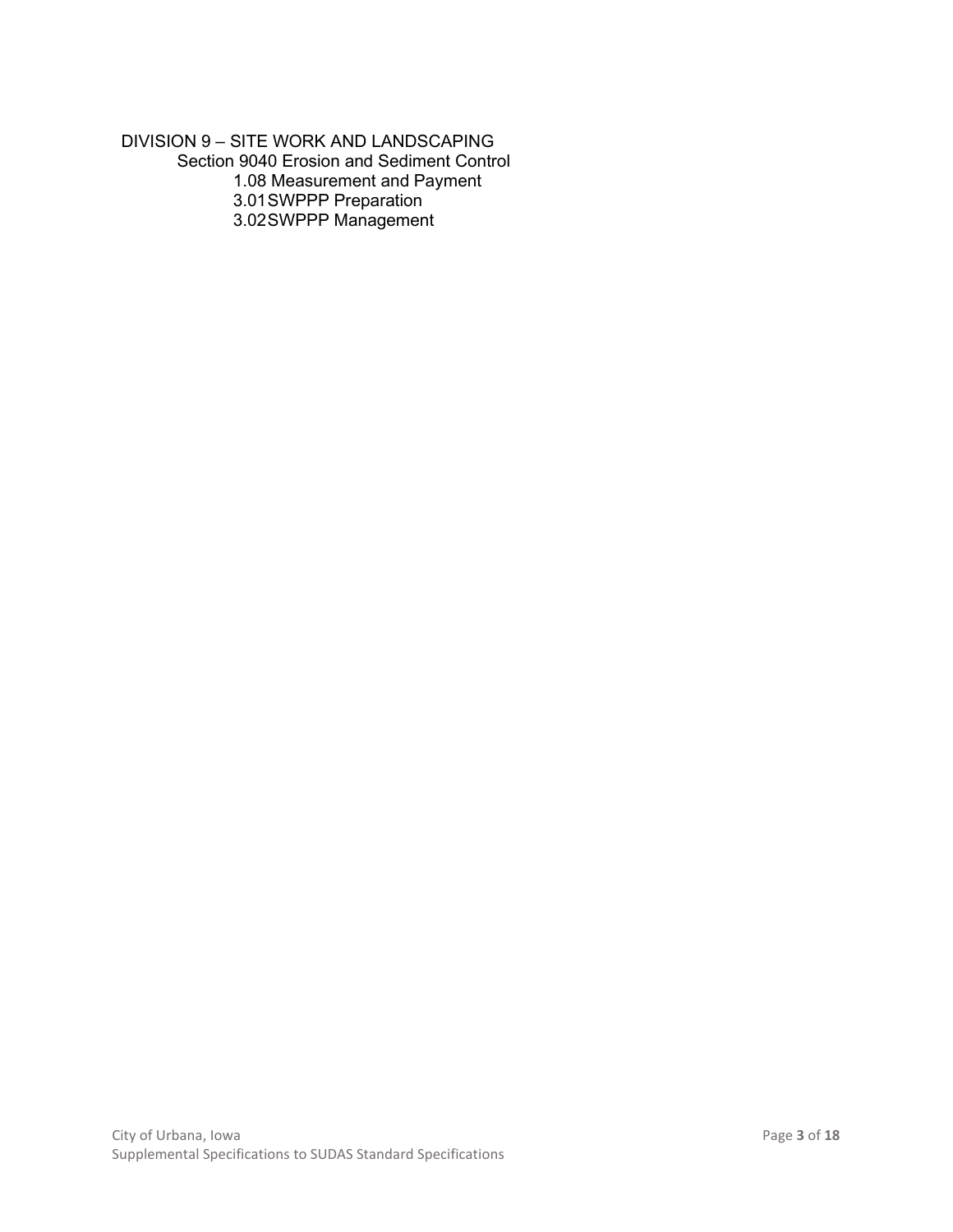## **CITY OF URBANA, IOWA SUPPLEMENTAL SPECIFICATIONS TO SUDAS STANDARD SPECIFICATIONS**

These Supplementary Specifications amend or supplement the Statewide Urban Design and Specifications (SUDAS) Standard Specifications and other provisions of the Contract Documents as indicated below. All provisions which are not so amended and supplemented remain in full force and effect.

The terms used in these Supplementary Specifications will have the meanings indicated in SUDAS.

## **Division 1 – General Provisions and Covenants**

## **Section 1010 – Definitions**

**1.03 Definitions and Terms** 

**Add the following:** 

"**Substantial Completion**. The complete furnishing of work (labor, materials, equipment, and other incidentals) necessary for construction of the improvement and obligations imposed by the Contract except for cleanup of the project site, minor work items or submittal of required paperwork."

## **Section 1020 – Proposal Requirements and Conditions**

## **1.03 Quantities and Unit Prices**

**B.** 

## **Add the following:**

**"**When a lump sum bid is requested in the proposal form, and discrepancy occurs between the figures and words in a bidder's proposal, the words shall govern."

#### **Section 1040 – Scope of Work**

#### **1.10 Disputed Claims for Extra Compensation**

#### **A. Basis of Claim for Extra Compensation Add the following:**

"6. Monetary compensation will not be made for time necessary to resolve disputed claims issues."

#### **1.11 Delays Caused by the Jurisdiction Add the following:**

**"**The Engineer shall have a minimum of 2 working days upon receipt of written request by the Contractor to respond to issues or claims for extra compensation. The Contractor shall not be entitled to delay claims during this period."

## **Section 1080 – Prosecution and Progress 1.03 Work Progress and Schedule**

## **Delete Item B and replace with the following:**

"B. After being awarded the contract, the Contractor shall immediately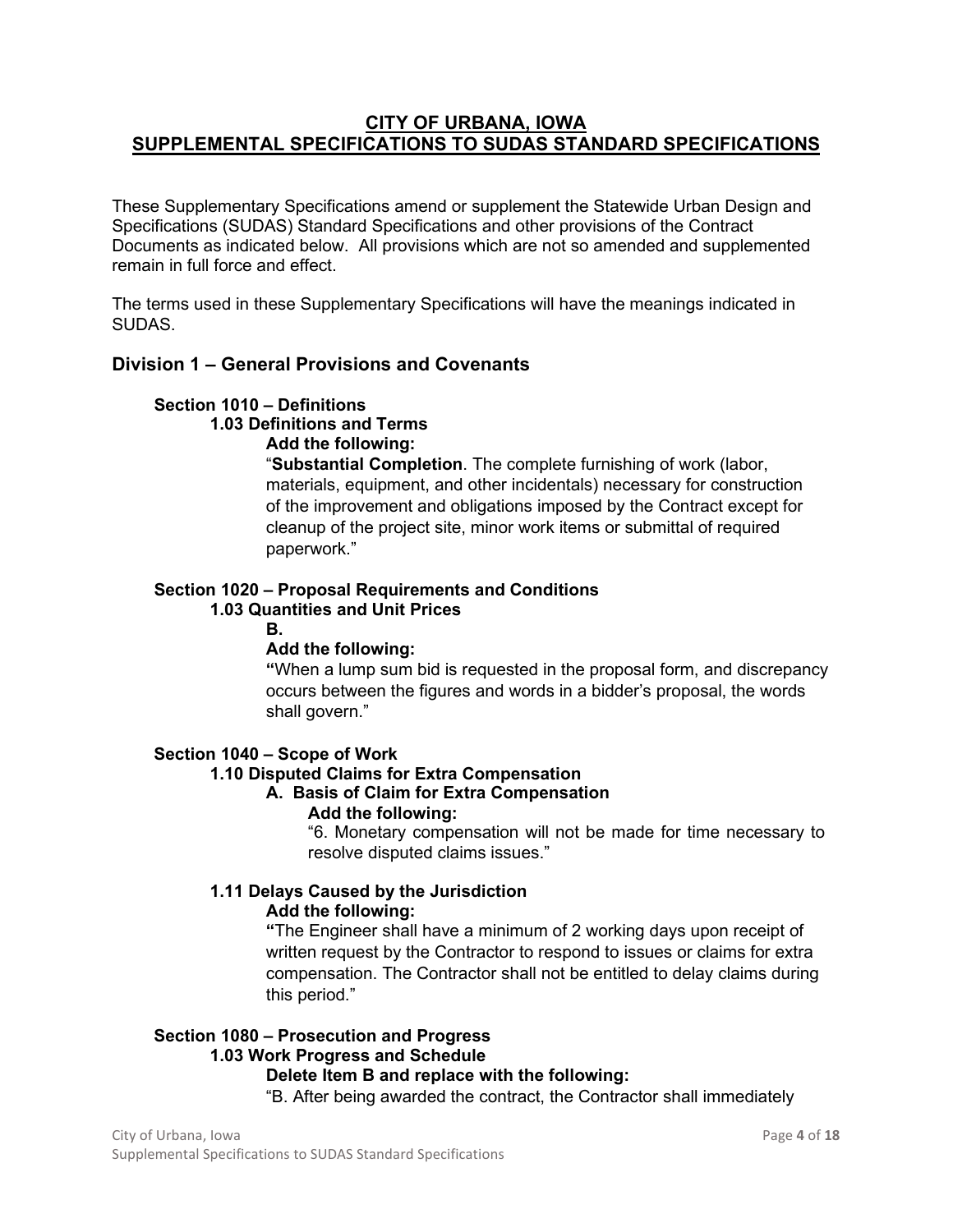prepare and submit to the Engineer for review and approval a progress schedule that will ensure the completion of the project within the time specified. Said schedule shall include anticipated controlling items of work, contract specified milestones, and days and/or dates for starting and completing each stage of the work. The schedule shall be submitted to the Engineer prior to scheduling the preconstruction conference. Adequate equipment and forces shall be made available the Contractor to start work immediately upon the Notice to Proceed and to prosecute work to completion according to the schedule and within the time specified."

## **1.04 Preconstruction Conference**

#### **Delete Item 1.04 and replace with the following:**

"**1.04 Preconstruction Conference:** A preconstruction conference shall be scheduled upon receipt of the work progress schedule from the Contractor. The Contractor and intended subcontractors shall attend and participate in this conference. The Engineer will invite representatives of railroads, utilities and others having responsibilities or interests in the work."

#### **1.07 Work on Sundays or Legal Holidays Add the following:**

"C. The following are holidays observed by the City of Urbana, in which no work will be allowed except as allowed below:

- New Year's Day
- Memorial Day (Including weekend)
- Independence Day
- Labor Day (Including weekend)
- Thanksgiving Day
- Day after Thanksgiving
- Christmas Eve Day
- Christmas Day

D. Work on Saturdays, except for contracts specifying mandatory six-day work weeks, requires written authorization by the Engineer and is contingent on City of Urbana Inspector and/or Engineer availability. A written request must be received by noon, to the Engineer, the Thursday prior to the Saturday in which work requiring inspection is to be performed. Work not requiring inspection may be performed with the permission of the City of Urbana."

## **Section 1090 – Measurement and Payment 1.04 Payment for Change Orders**

#### **Add Item B.4 as follows:**

"4**.** Extra Work Performed by the Subcontractor: General contractor markups for subcontractor work shall be per Iowa DOT Standard Specifications for Highway and Bridge Construction, Current Series, Section 1109.03, B.3."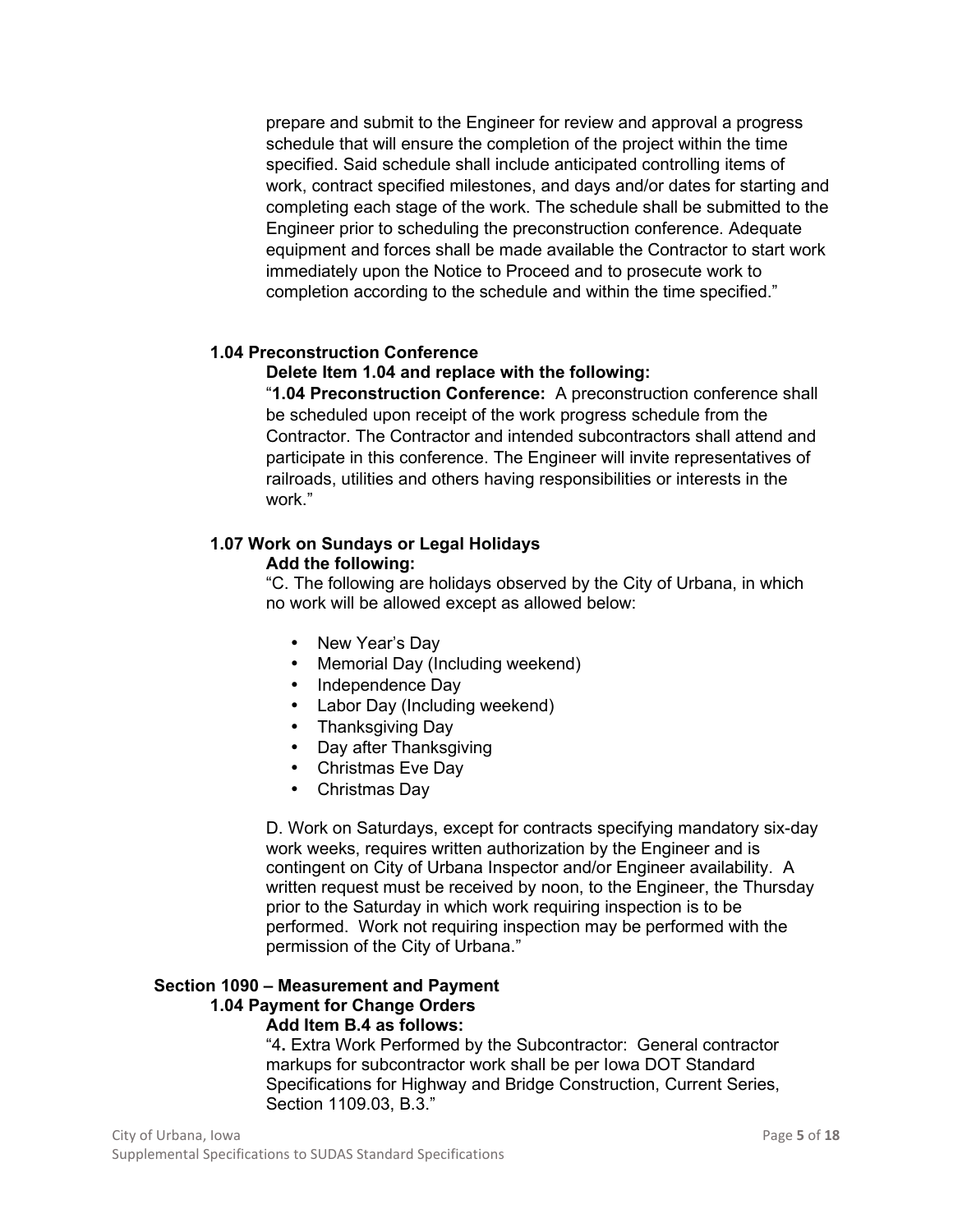## **Division 2 – Earthwork**

#### **Section 2010 – Earthwork, Subgrade, and Subbase**

#### **1.07 Special Requirements**

#### **Add the following:**

"No earthwork shall proceed with or upon frozen materials."

#### **1.08 Measurement and Payment**

**D. Topsoil:** 

**1. On-site Topsoil, 2. Compost-amended Topsoil, 3. Off-site Topsoil:** 

**Delete "measurement, payment, and include" sections for each item and replace with the following:** 

"**a. Measurement:** Measurement will be the plan quantity in cubic yards without final field measurement. Adjustments may be made to the plan quantities if agreed to by both the Engineer and Contractor. **b. Payment:** Payment will be at the unit price per cubic yard.

**c. Includes**: Work includes but is not limited to, stripping, stockpiling, excavating, furnishing, hauling, spreading, and incorporating materials. Overhaul will not be paid."

#### **2.04 Foundation Materials**

**D. Subbase** 

**Delete the following items:** 

1. Special Backfill

#### **Division 4 – Sewers and Drains**

#### **Section 4010 – Sanitary Sewers**

#### **2.01 Sanitary Sewer (Gravity Mains)**

**A. Solid Wall Polyvinyl Chloride Pipe (PVC) 8 inch to 15 inch: Delete Item 1 and replace with the following:** 

"1: Comply with ASTM D 3034, SDR 26."

#### **Delete Item 2.b.**

## **B. Solid Wall Polyvinyl Chloride Pipe (PVC) 18 inch to 27 inch: Delete Items 1 and 2 and replace with the following:**

"1: Comply with ASTM D 3034, SDR 26.

2. Pipe stiffness per ASTM D 2412, 115 psi."

#### **Delete the following:**

- "C. Corrugated Polyvinyl Chloride Pipe (PVC) 8 inch to 36 inch.
- D. Closed Profile Polyvinyl Chloride Pipe (PVC) 21 inch to 36 inch.
- H. Vitrified Clay Pipe (VCP) 8 inch to 42 inch.
- I. Double Walled Polypropylene Pipe 12 inch to 30 inch.
- J. Triple Walled Polypropylene Pipe 30 inch to 36 inch."

#### **2.04 Sanitary Sewer Services**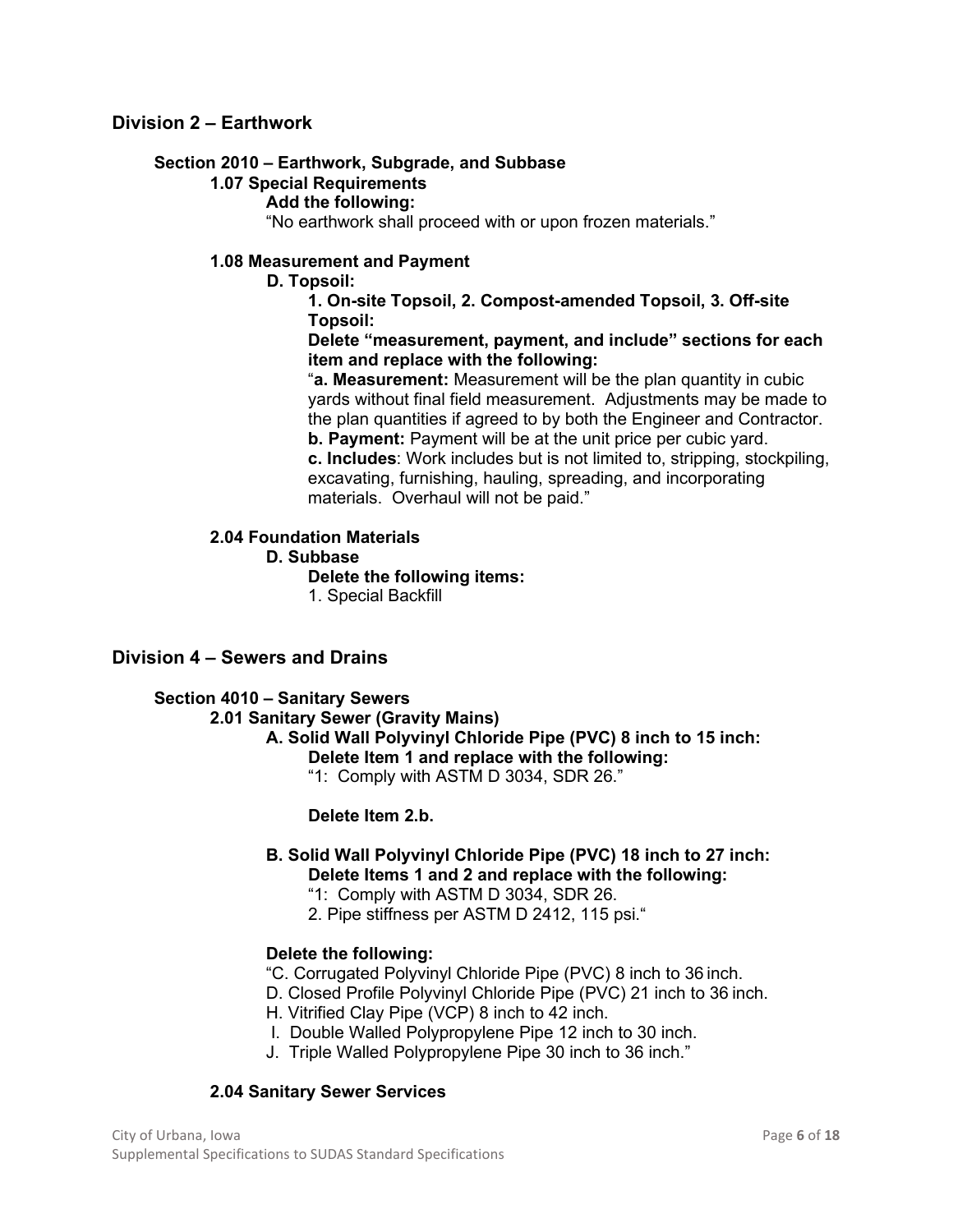## **Delete Item A. 4.**

## **3.02 Gravity Sewer Installation**

## **A. General**

#### **Add Item 8 as follows:**

"8. Construct waterstops at nominal 800 foot intervals or as directed in the contract documents. Waterstops shall be constructed per Figure 3010.105."

## **3.06 Sanitary Sewer Service Stubs**

## **Add the following to Item B:**

"All service connections to sewer mains shall be with factory wyes."

## **Section 4020 – Storm Sewers**

#### **1.08 Measurement and Payment**

## **A. Storm Sewer**

#### **1. Trenched**

#### **c. Includes**

#### **Add the following:**

"For storm sewer lines under, or within two feet of the pavement, the granular backfill up to the bottom of the subbase is also include unless otherwise noted."

#### **3.02 Pipe Installation**

## **B. Trenched:**

## **Add the following to Item 1:**

"For storm sewer lines under, or within two feet of the pavement, backfill the pipe trench with granular backfill to the bottom of the subbase. Backfill material shall be any of the following:

- a. Class I material in accordance with 3010, 2.02 A
- b. Porous Backfill in accordance with 4040, 2.04.
- c. Other well-drained granular material allowed by the Engineer."

## **Section 4030 – Pipe Culverts**

## **2.01 Pipe Culverts**

## **A. Roadway Pipe Culverts:**

#### **Delete this Item and replace with the following:**

"**A. Roadway Pipe Culverts:** "All roadway culvert pipe located within the City's right-of-way shall be concrete pipe as specified in Section 4020. Other storm sewer pipe materials require specific written approval by the Engineer."

#### **B. Entrance Pipe Culverts: Replace with the following:**

""All storm sewer pipe materials specified for use in the right-of-way in Section 4020 may be used within the right-of-way as entrance pipe culvert.."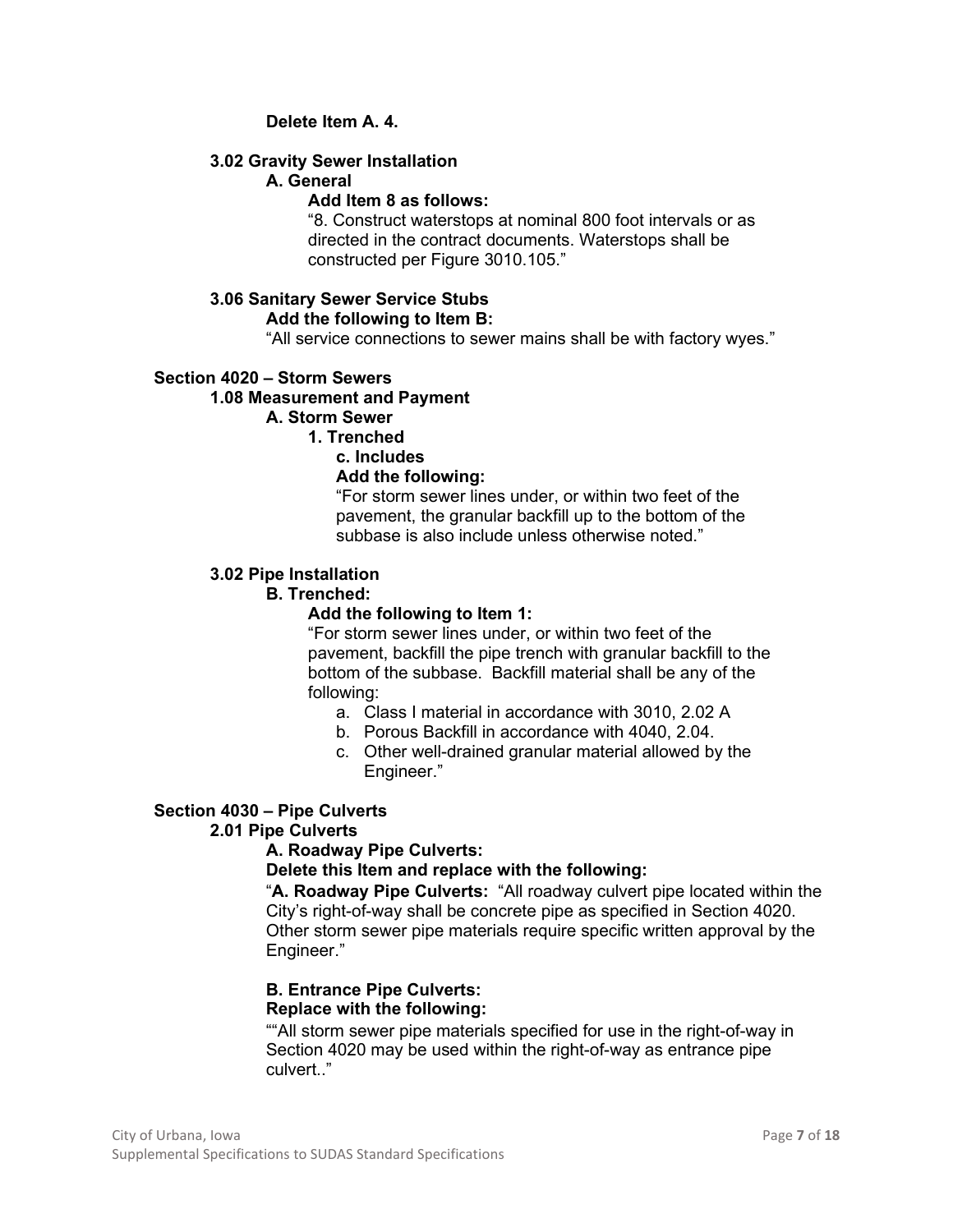## **3.01 Pipe Culvert Installation**

## **A. Trenched:**

## **Delete Item 2 and replace with the following:**

"2. Culvert pipe installed in the embankment shall be Reinforced Concrete Pipe (circular, arched and elliptical) meeting the specifications of Iowa DOT Specification Section 2416."

## **Section 4040 – Subdrain and Footing Drain Collectors 2.02 Type 1 Subdrains (Longitudinal)**

## **Add the following to Item D:**

"Corrugated PE Tubing shall only be used when specified in the plans or with written permission from the Engineer."

## **Division 5 – Water Mains and Appurtenances**

## **Section 5010 – Pipe and Fittings**

## **2.02 Bolts for Water Main and Fittings**

## **Replace this section with the following:**

**"**All bolts for water main fitting shall be Cor Blue T-Bolts."

## **2.05 Pipeline Accessories**

## **B. Tracer System:**

**Replace Item a. 1) c) with the following:** 

**"c) Insulation Thickness:** 0.045 inches, minimum"

## **Delete Item a.2**

## **Replace Item b. 1) g) with the following:**

 **"g) Insulation Thickness:** 0.045 inches, minimum"

## **Replace Items 5 with the following:**

 **"5. Tracer Wire Attachment Strap:** Install stainless steel hydrant strap."

## **2.07 Water Service Pipe and Appurtenances**

## **C. Corporations, Stops, and Stop Boxes:**

## **Add the following:**

## **"1. Corporation Stop:**

- a. 1 inch minimum ball valve with 300 psi rating
- b. Stop inlet with AWWA threads
- c. Manufacturer and Model:
	- 1) Mueller B-25000
	- 2) AY McDonald 74701B
	- 3) Ford F600

## **2. Curb Stop:**

- a. 1 inch minimum ball valve with 300 psi rating
- b. Valve size same as service size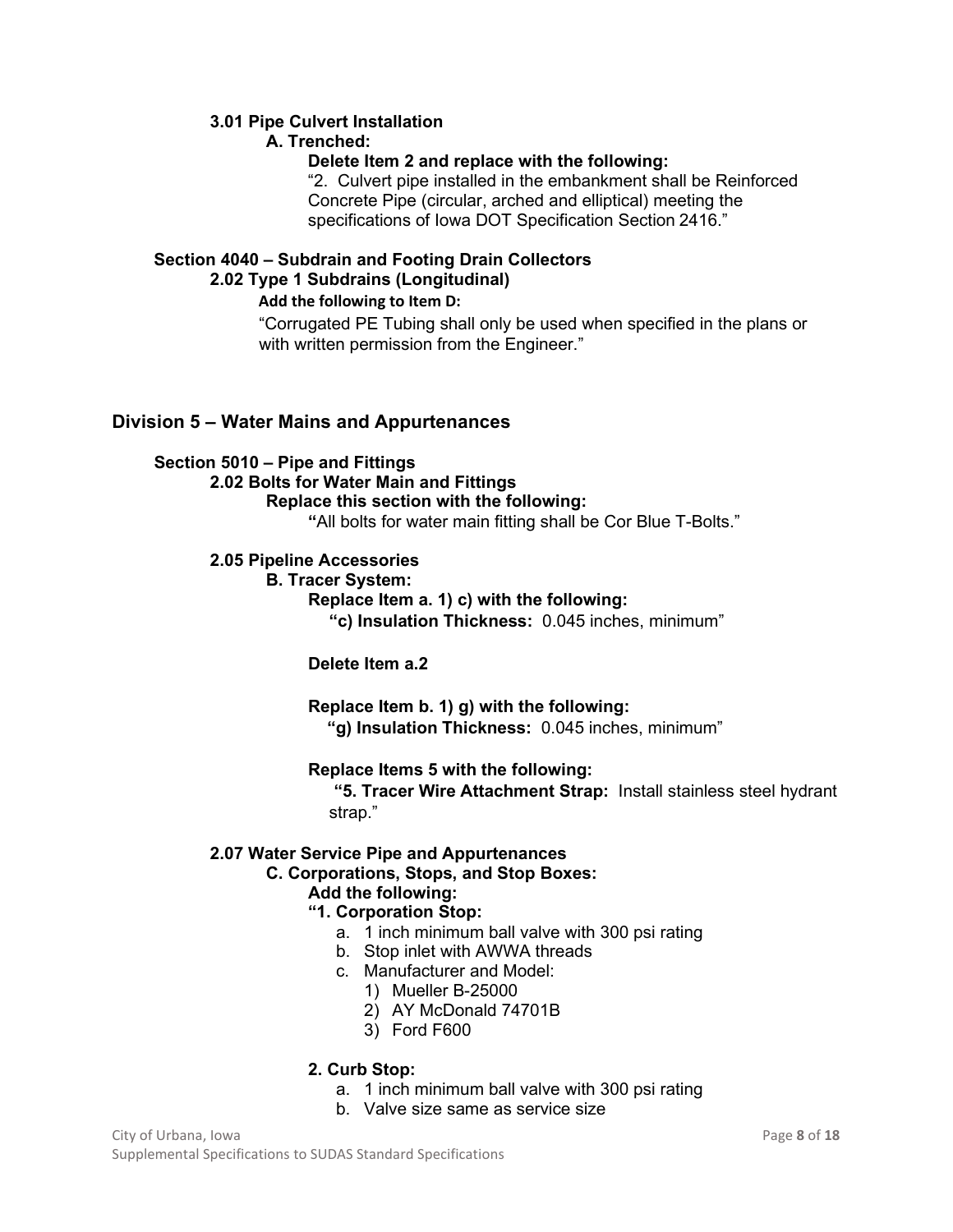- c. Quarter-turn check
- d. Approved manufacturers:
	- 1) Mueller B-25204
	- 2) AY McDonald 76100

## **3. Curb Stop Box:**

- a. Curb stop box to be equipped with a  $\frac{1}{2}$ " diameter x 42' long stainless steel valve operator extension rod.
- b. Approved manufacturers:
	- 1) Mueller H-10314
	- 2) AY McDonald 5601

## **4. Lids for Curb Stop Boxes in Sidewalk Pavement:**

- a. Meter box cover with inset 8 inch locking lid utilizing bronze pentagon bolt.
- b. Cast iron frame, 4 inch deep
- c. Manufacturer and Model:
	- 1) Ford Type A1 meter box cover.
	- 2) AY McDonald Model 74M1A

## **5. Lids for Curb Stop Boxes in Driveway Pavement:**

- a. Cast iron valve box extension
- b. 5-1/4 inch locking lid utilizing bronze pentagon bolt
- c. Manufacturer and Model:
	- 1) Trumbull 367-5036 (extension), 367-5045 (locking lid)
	- 2) Bingham & Taylor Fig. 6016-B 4 inch (extension), Fig. 4904-L (cover)
	- 3) SIP Model 6306 (extension), Model 6355 (locking lid)"

## **3.01 Pipe Installation**

#### **A. General:**

#### **Add Item 12 as follows:**

"12. Install pipe with Minimum cover as follows:

| Nominal Diameter of Water Main | <b>Minimum Cover</b> |
|--------------------------------|----------------------|
| 10" and smaller                | $5'$ -6"             |
| $12" - 20"$                    | $5'$ -0"             |
| Over 20"                       | 4'-6" "              |

## **Section 5020 – Valves, Fire Hydrants, and Appurtenances 1.08 Measurement and Payment**

## **C. Fire Hydrant Assembly:**

## **3. Includes:**

**Add:** "Tracer wire to the hydrant and the stainless steel strap attached to the hydrant are part of the tracer wire system, which is incidental to the Water Main item unless otherwise noted in the contract documents."

## **2.01 Valves**

## **B. Gate Valves**

**Add Item 4 as follows:** 

## **"4. Stem:**

a. Comply with ANSI/AWWA C509.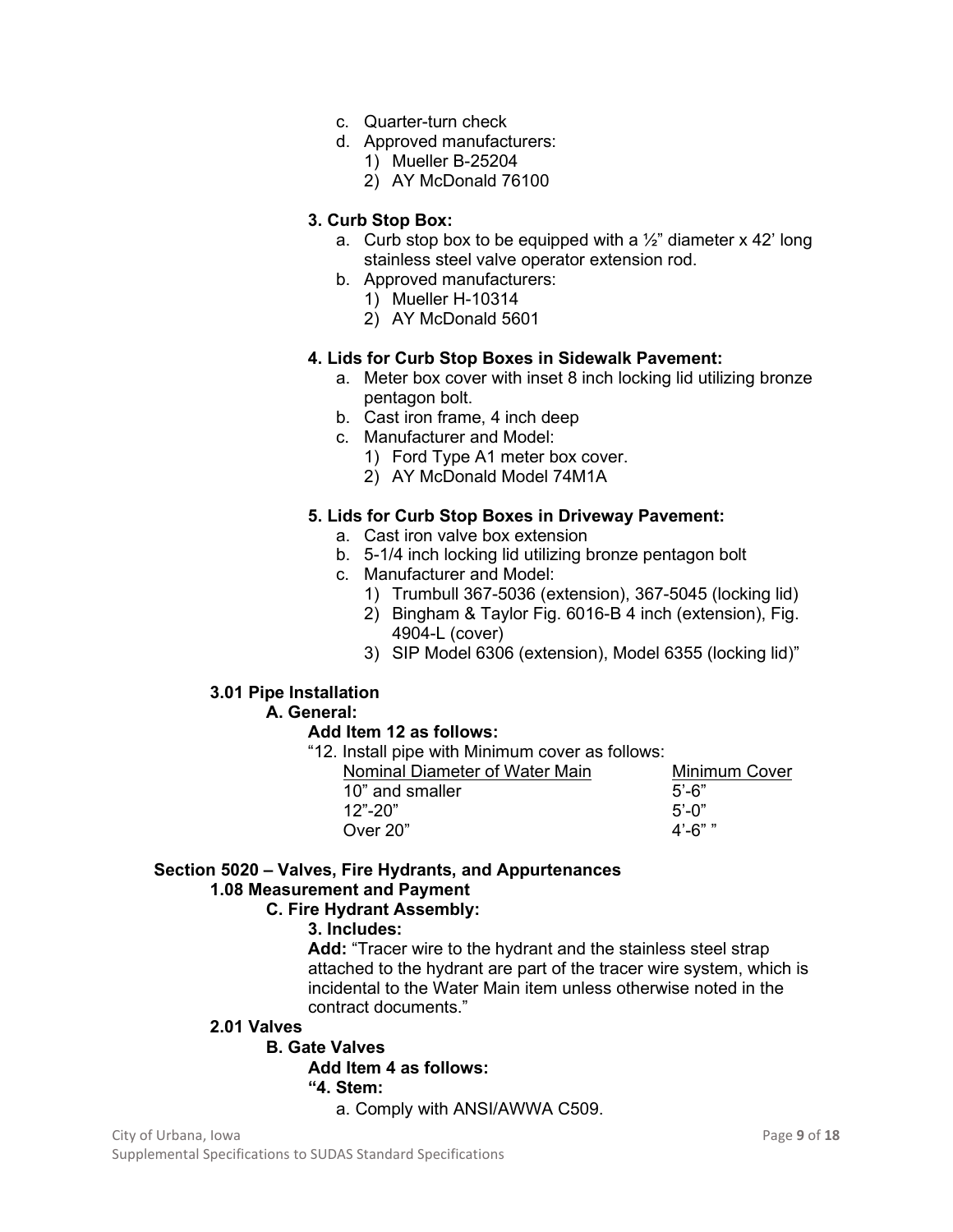- b. 2 inch square operator nut.
- c. Non-rising stem."

## **2.02 Fire Hydrant**

#### **Assembly**

## **B. Manufacturers:**

## **Add the following:**

- 1. Mueller Super Centurion 250 A-423
- 2. Clow Medallion

## **C. Features:**

#### **Replace Item 6 with the following:**

#### **"6. Additional specifications for Jurisdiction.**

**a. Operating Nut:** 1¼" pentagon

## **b. Pumper Nozzle:** 5 inch Storz connection.

- 1) Storz connection shall have brass metal face and hard anodized aluminum Storz ramps and lugs.
- 2) Cap shall have hard anodized Storz ramps and lugs and be connected to the fire hydrant with vinyl coated cable.
- 3) Text "OPEN" and arrow shall be cast on top.

## **c. Nozzle Threads:**

- 1) Pumper Nozzle Thread: 5.7659" Diameter National Standard Thread.
- 2) Hose Nozzle Thread: 3.0686" OD Male, 3.0366" OF Femaile 7½ tpi.
- **d. Main Valve Nominal Opening Size**: 5¼ inches
- **e. Nominal Depth of Bury**: 6 feet

#### **D. Painting:**

#### **Delete Item 2 and replace with the following:**

"2. Exterior below grade shall be asphaltic coating. Exterior above grade shall be 9 mil epoxy plus two coats enamel. Color shall be red."

#### **2.03 Appurtenances**

#### **A. Flushing Device (Blowoff):**

## **Add Item 1 as follows:**

## **"1. Nominal Size:**

- a. 2 inch blow-off assemblies
- b. Minimum 1 inch air release assemblies"

## **B. Valve Box:**

#### **Replace Item 2 with the following:**

- **"2. Manufacturer:** Approved manufactures are:
	- a. East Jordan Iron Works
	- b. Tyler
	- c. Approved equal"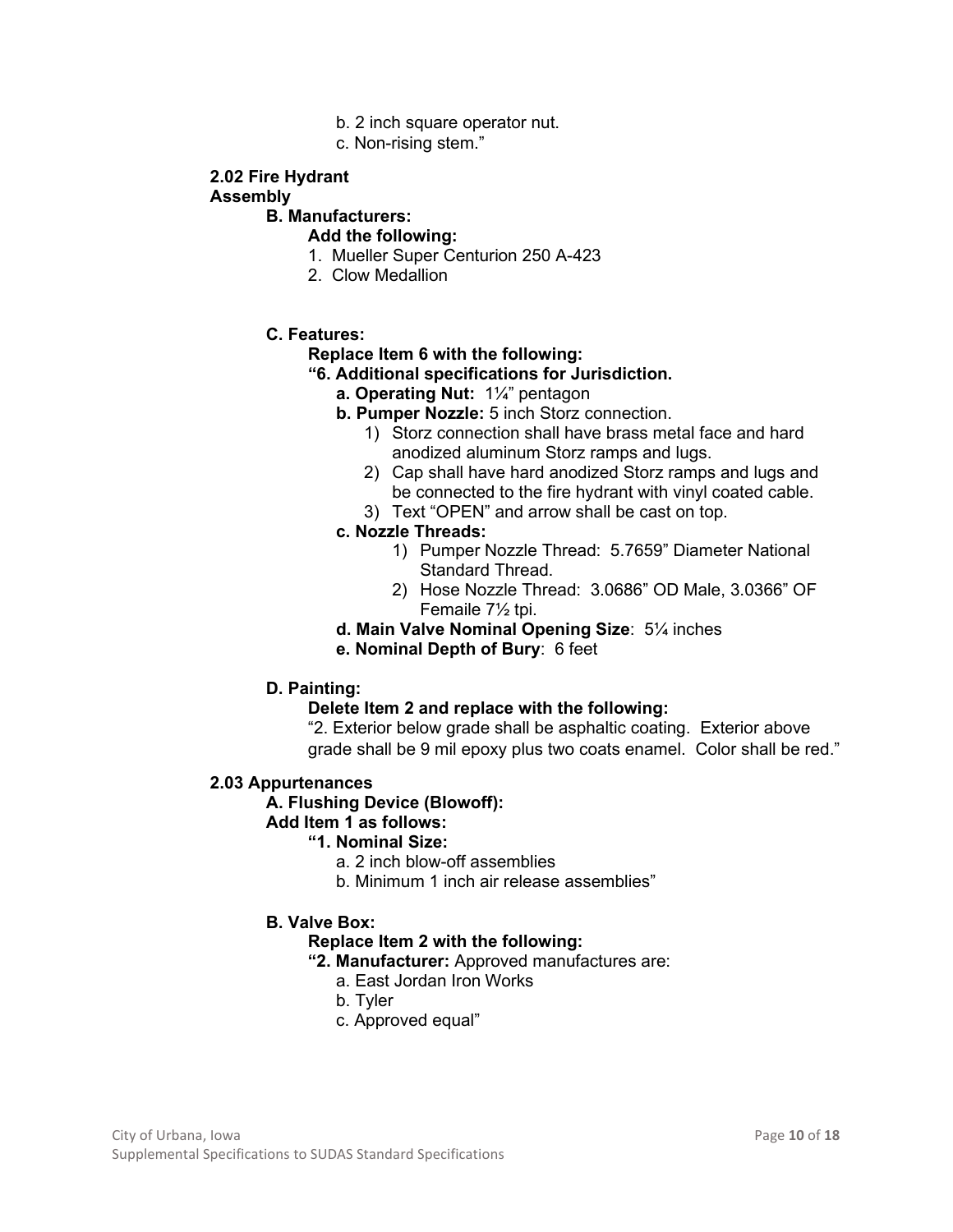## **Division 6 – Structures for Sanitary and Storm Sewers**

## **Section 6010 – Structures for Sanitary and Storm Structures**

## **2.11 Additional Materials for Sanitary Sewer Manholes**

## **A. Infiltration Barrier:**

## **Add the following:**

"Internal chimney seals shall be used where manhole is located within pavement. External chimney seals shall be used where manhole is located outside of pavement."

## **Division 7 – Streets and Related Work**

#### **Section 7010 – Portland Cement Concrete Pavement**

## **1.05 Delivery, Storage, Handling, and Salvaging:**

## **Add the following Item:**

**"E. Ready-Mix Concrete:** Ready-mix concrete may be used only if the producer is approved per the IDOT Ready Mix Concrete Producer Program. Verification of approval will be required."

#### **1.07 Special**

#### **Requirements**

## **Add the following:**

- **"**A. Contractor shall provide a minimum of 24-hour advance notice (excluding weekends and holidays) to the Engineer for pavement pours.
- B. Contractor shall notify Engineer of pavement joint sawing operations which are performed during the hours of 10:00 pm – 7:00 am or other such times and locations where noise is restricted by City of Urbana Ordinance. "

#### **1.08 Measurement and Payment**

## **A. PCC Pavement:**

#### **Replace Item 3 with the following:**

"**3. Includes:** Unit price includes, but is not limited to, final trimming of subgrade or subbase, integral curb, bars and reinforcement, joints and sealing, surface curing and protection, safety fencing, concrete for rigid headers, box outs for fixtures, pavement smoothness testing, maturity testing, quality control for stringless paving, certified plant inspection (if specified in the contract documents), and obtaining pavement thickness cores if deficiencies are determined in concrete yields."

#### **I. PCC Pavement Samples and Testing: Replace Item 3 with the following:**

"**3. Includes:** Lump sum price includes, but is not limited to, certified plant inspection and profilograph pavement smoothness measurement (when required by the contract documents). Maturity testing and pavement thickness cores (when requested by the Engineer based on depth or yield checks) are incidental to pavement items."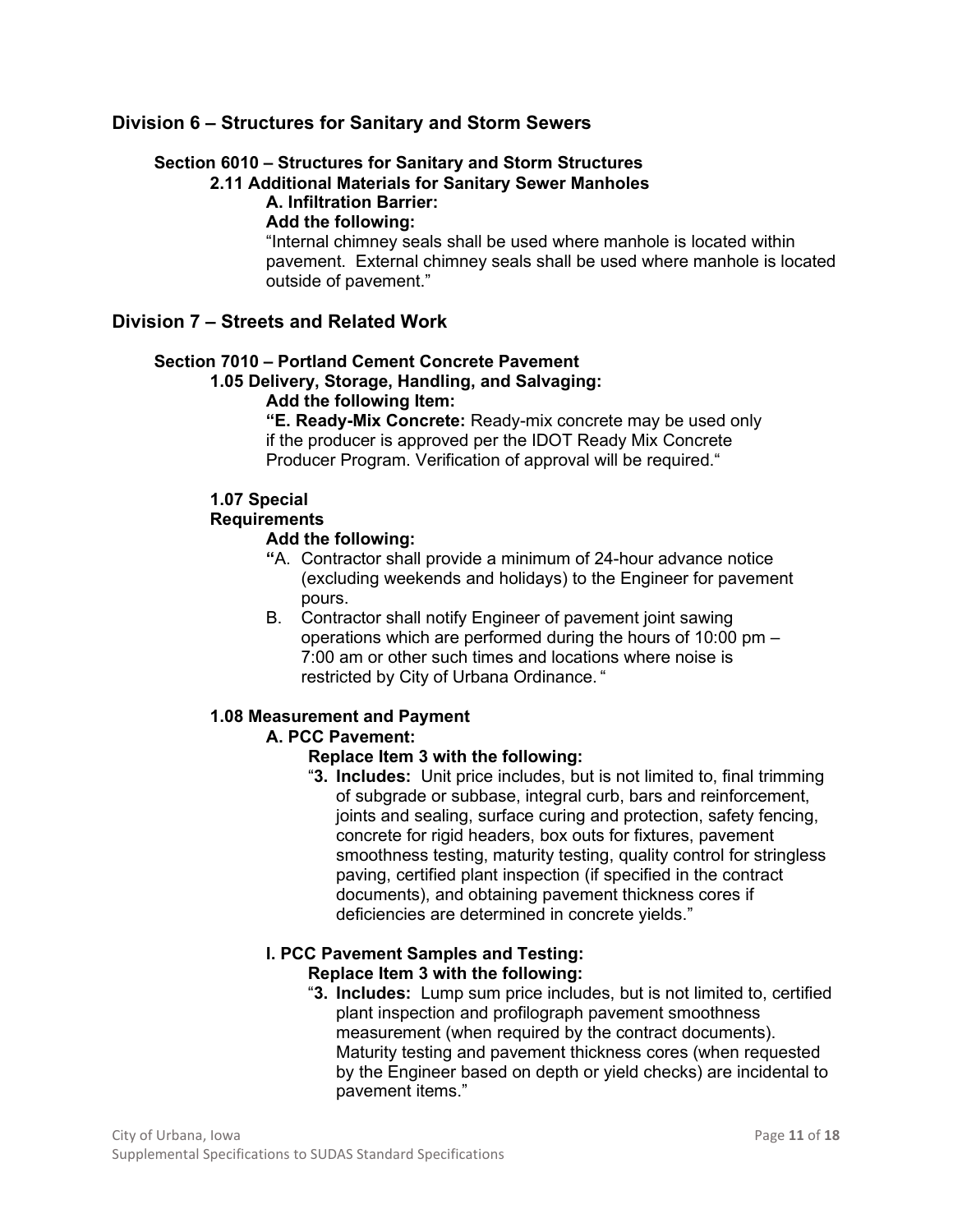## **Add Item N as follows:**

## **"N. Utility Crossing Reinforcement:**

- **1. Measurement:** The Engineer will compute the weight in pounds of reinforcement from the theoretical weight of the nominal sizes and actual lengths of the various sizes of reinforcement shown in the contract documents. No adjustment will be made for required for epoxy coating.
- **2. Payment:** Payment will be made at the unit price per pound of reinforcement.
- **3. Includes:** Unit price includes, but is not limited to, furnishing and installing the reinforcing mat with all ties and supports."

## **2.01 Materials**

## **G. Admixtures:**

## **Add the following to Item 3.**

"Accelerating admixtures may only be used when approved by the Engineer."

## **3.02 Pavement**

## **Construction**

**E. Bar and Reinforcement Placement:** 

## **Add Item 5 as follows:**

**"5. Utility Crossing Reinforcement:** When underground utilities cross the pavement with less than 5 feet of cover between the top of the utility pipe and bottom of the proposed pavement, or when specified in the contract documents, reinforcement will be required. Reinforcement shall be #5 epoxy coated bars, placed at 18 inch centers parallel to the centerline of the pavement, centered over the utility pipe. Bars shall be 15' long unless otherwise noted in the plans and shall be firmly secured on anchored chair supports.

## **3.07 Quality Control**

#### **A. Testing**

## **Add the following:**

"Certified Plant Inspection will only be required if specified in contract documents. Approved sources, field tests and maturity tests shall be completed."

## **D. Pavement Thickness**

## **Add Item 5 as follows:**

"5. Core samples will be required if deficiencies are determined in concrete yields or thickness deficiencies are suspected by the Engineer."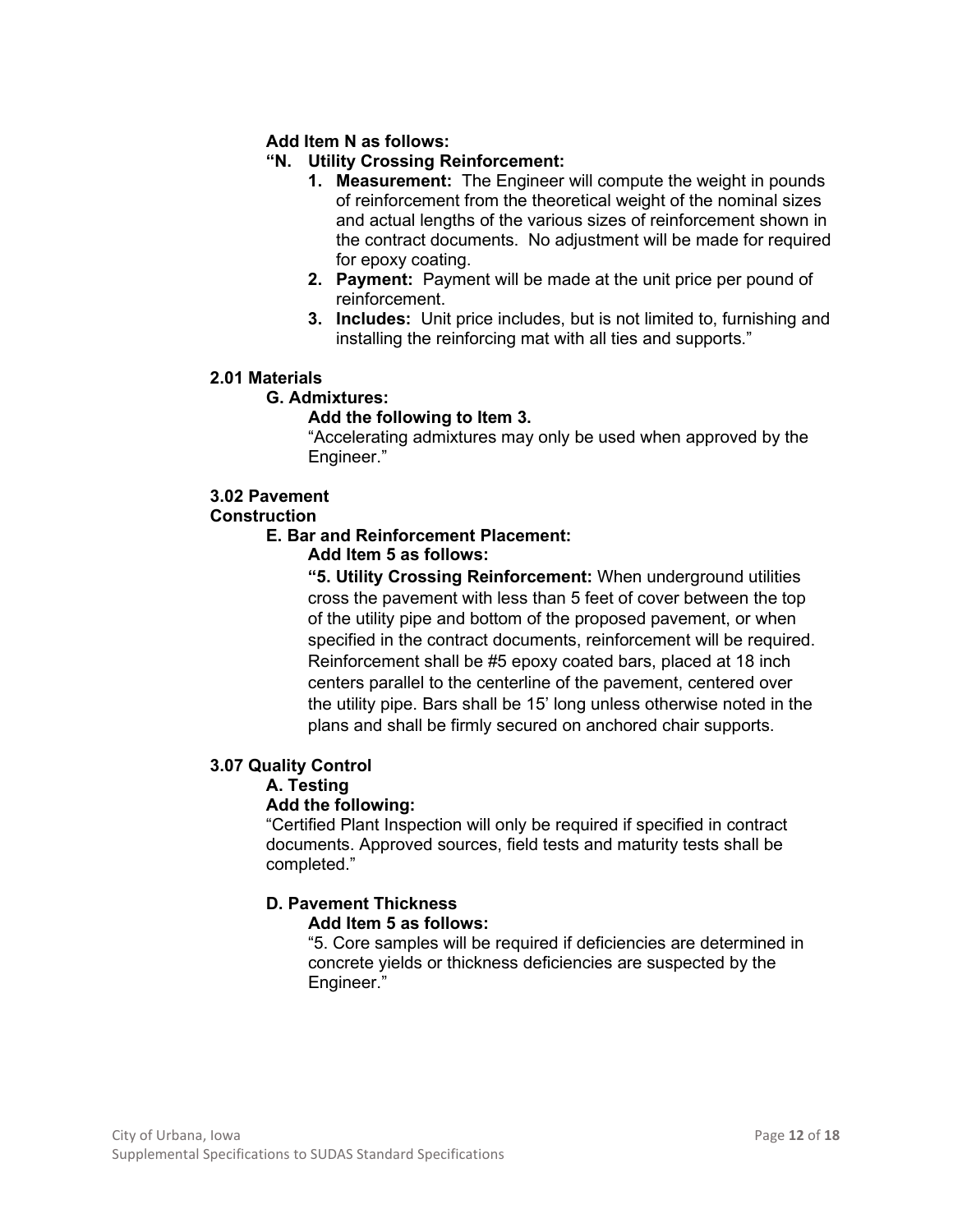## **Section 7030 – Sidewalks, Shared Use Paths, and Driveways**

## **2.01 Portland Cement Concrete:**

## **Delete Item A and replace with the following:**

**"**A. Class C concrete with materials complying with Section 7010. Use coarse aggregate of Class 2 durability or better."

## **3.04 PCC Sidewalks, Shared Use Paths, and Driveways**

## **F. Jointing**

## **2. Transverse Contraction Joints:**

**Add the following item (general):** 

"Construct a ½ inch expansion joint every 75 feet or at nearest joint for all PCC sidewalks and shared use paths."

## **4. Isolation Joints**

## **Delete Item b. and replace with the following:**

"**b.** For a sidewalk constructed with a driveway, install an isolation joint on all sides of the sidewalk through the driveway."

## **5. Joint Sealing**

## **Delete Item b. and replace with the following:**

"**b.** All expansion and isolation joints shall be sealed. Trim preformed joint material to  $\frac{1}{2}$  inch below the concrete surface. Ensure the joint is clean and dry. Install joint sealant per manufacturer's recommendations."

## **Section 7040 – Pavement Rehabilitation**

#### **1.01 Section Includes:**

## **Add Item J as follows:**

**"**J. Crack and Seating PCC Pavement."

## **1.02 Description of Work:**

#### **Add Item I as follows:**

**"**I. Cracking and seating existing pavement."

## **1.08 Measurement and Payment:**

#### **Add Item M as follows:**

## **"M. Crack and Seating PCC Pavement:**

- **1. Measurement:** Measurement will be in square yards for area cracked and seated. Curb and gutter sections separated from pavement by full depth sawcuts will not be included.
- **2. Payment:** Payment will be made at the unit price per square yard for cracked and seated PCC pavement.
- **3. Includes:** Unit price includes, but is not limited to, full depth sawcutting at limits as described on plans, removal and disposal of debris, and furnishing and application of water as necessary."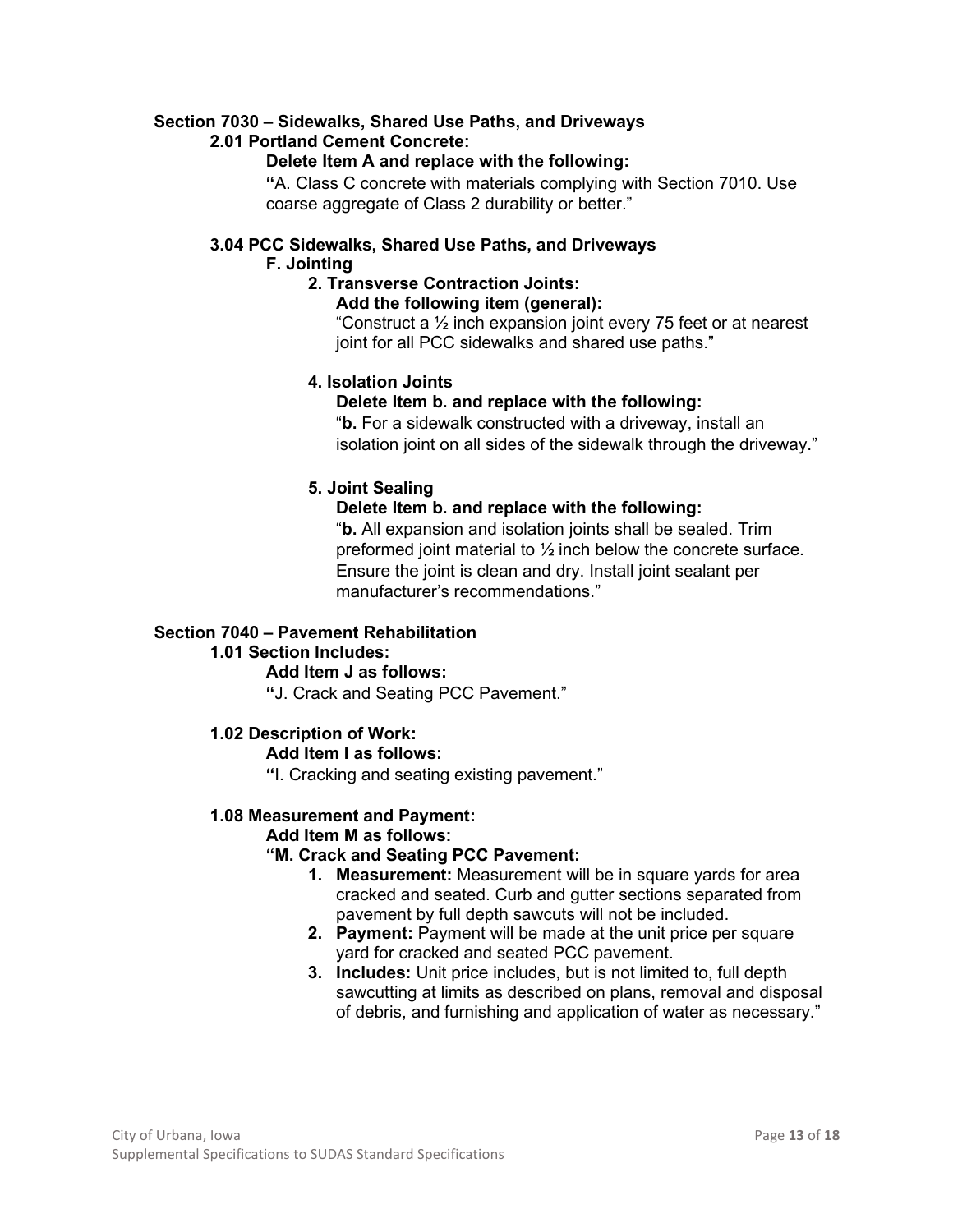#### **ADD Section 3.12 Crack and Seating PCC Pavement as follows:**  "**3.12 Crack and Seating PCC Pavement**

- A. Before cracking, remove all asphalt and other bituminous material existing on the pavement surface from the area to be cracked. Removal of full depth HMA patches is not required. Remove existing joint sealers.
- B. Locate all utilities within affected pavement areas. Saw full depth along perimeter of existing utility boxouts and create boxouts around utility fixtures to be separated from pavement.
- C. Separate curb and gutter sections from pavement at distance designated with full depth saw cut.
- D. Crack pavement with equipment capable of producing desired cracking pattern by providing a broad striking surface. Do not use equipment that punches holes in the pavement or results in excessing spalling of otherwise sound sections. A blade or spade type breaker is recommended.
	- 1. Crack pavement to produce full depth, transverse hairline cracks at a nominal spacing of 1  $\frac{1}{2}$  - 3 feet. Avoid inducing cracks closer than 2 ½ feet from an existing crack or joint or deteriorated concrete. Prevent the formation of a continuous longitudinal crack.
	- 2. A section of approximately 100 feet in length shall be designated as a test section in which varying energy and striking patterns of the breaker are applied to determine a satisfactory cracking pattern. The approved method shall be used for the remainder of the project, unless the Engineer determines that a satisfactory pattern is no longer being produced.
	- 3. Following cracking of the test section, apply water to dampen the pavement to enhance the visual determination of the cracking pattern. Water shall be applied as directed by the Engineer during cracking operations to verify that the specified cracking pattern is being maintained.
	- 4. Do not operated cracking equipment on a bridge or within 3 feet of a fixed object.
- E. Seat the cracked pavement by rolling with a pneumatic rubber tired roller.
	- 1. Roller shall have four rubber tires, equally spaced across the full width and mounted in line on a rigid steel frame such that all wheels carry equal loads regardless of surface irregularities. Roller tires shall be capable of satisfactory operation at a minimum inflation pressure of 100 psi. Tires may contain liquid.
	- 2. Roller shall have a weight body suitable for ballasting to a gross load of 50 tons and ballast shall allow gross roller weight to be readily determined and controlled to maintain a gross roller weight of 50 tons.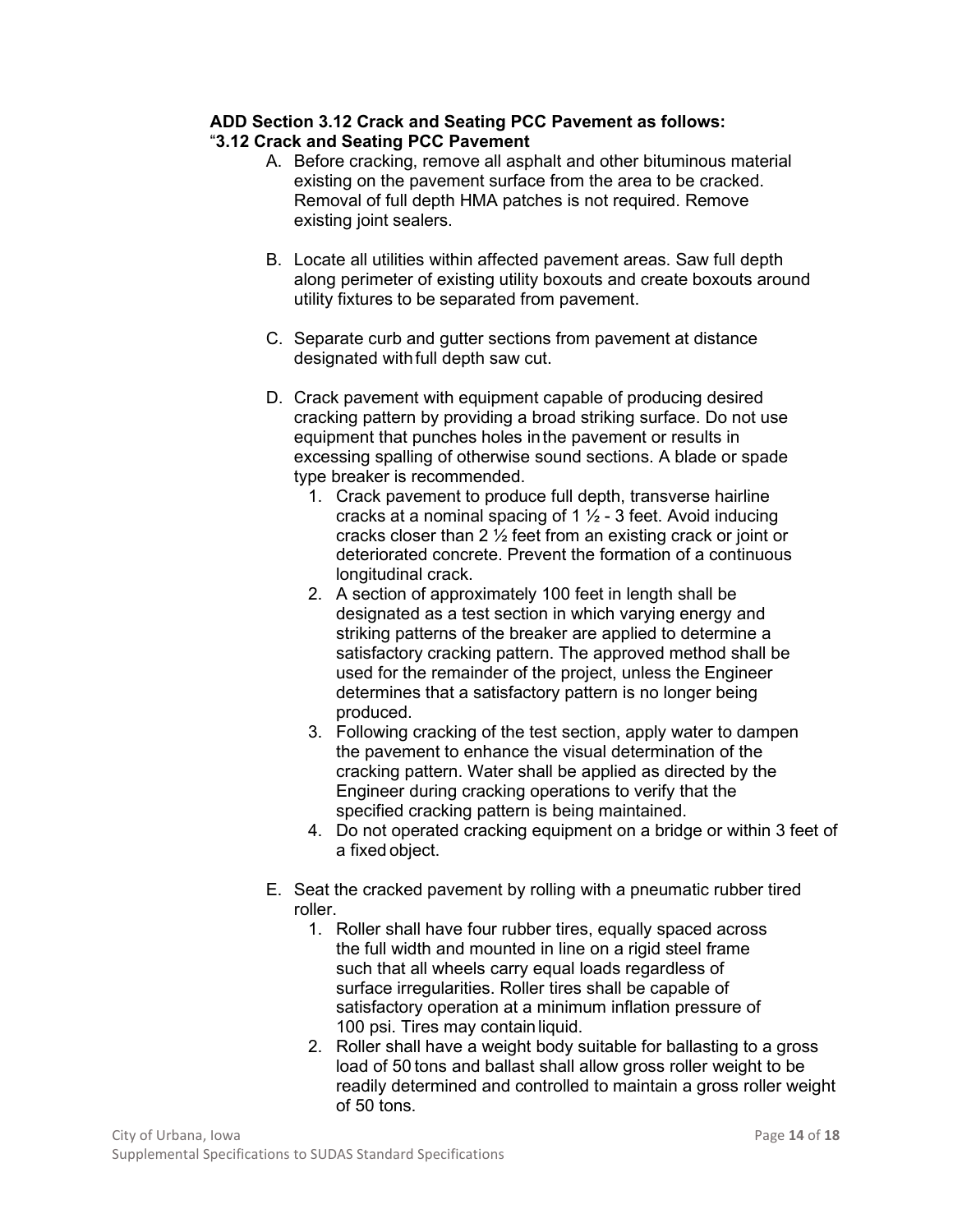- 3. Roller shall be weighted to complete seating on one pass to provide aggregate Interlock at the cracks with minimal damage.
- F. After Engineer's approval of seating, pavement surface shall be cleaned of loose material by hand tools, brooming and/or light air blasting. The Engineer will determine if patching is necessary prior to HMA resurfacing.
- G. HMA resurfacing shall be per SUDAS Section 7020.

## **Division 8 – Traffic Control**

#### **ADD new Section 8040 – TRAFFIC SIGNS AND POSTS**

## **PART 1 – GENERAL**

#### **1.01 SECTION INCLUDES**

- A. Traffic Signs
- B. Traffic Sign Posts
- C. Removal of Signs and Posts

#### **1.02 DESCRIPTION OF WORK**

Includes requirements for traffic sign panels and posts for installation.

## **1.03 SUBMITTALS**

Comply with Division 1 – General Provisions and Covenants.

#### **1.04 SUBSTITUTIONS**

Comply with Division 1- General Provisions and Covenants.

#### **1.05 DELIVERY, STORAGE AND HANDLING**

Comply with Division 1- General Provisions and Covenants.

## **1.06. SCHEDULING AND CONFLICTS**

Comply with Division 1- General Provisions and Covenants. Notify the Engineer at least 72 hours in advance of all removals.

## **1.07 SPECIAL REQUIREMENTS**

None.

#### **1.08 MEASUREMENT AND PAYMENT**

#### **A. Sign Panels**

- **1. Measurement**: Per square foot of sign area.
- **2. Payment:** Per unit price per square foot of sign area as installed.

#### **B. Sign Posts**

- **1. Measurement:** By count of sign posts furnished and installed.
- **2. Payment:** At unit price each.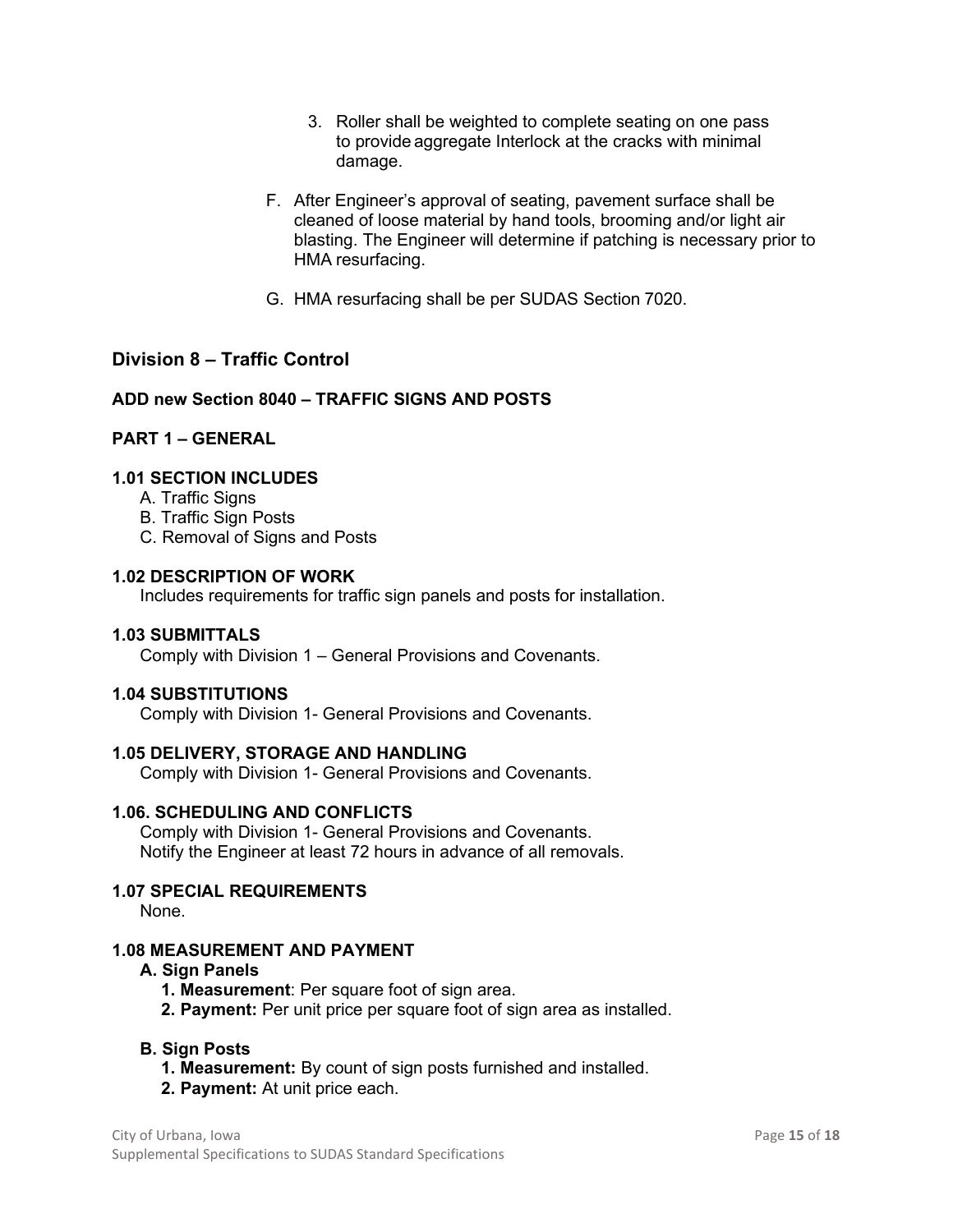**3. Includes:** All post sections, anchor, and associated hardware for installation of posts and erection of signs.

## **C. Removal of Sign**

- **1.Measurement:** Each sign and post assembly will be counted.
- **2. Payment:** Payment will be at the unit price for each sign and post assembly.
- **3. Includes:** Unit price includes, but is not limited to, removal, disposal, and backfilling as necessary.

## **D. Removal and Reinstallation of Sign**

- **1. Measurement:** Each reinstalled sign and post assembly will be counted.
- **2. Payment:** Payment will be at the unit price for each reinstalled sign and post assembly.
- **3. Includes:** Unit price includes, but is not limited to removal, protection, and reinstallation, including furnishing and installing a new anchor sleeve. If new posts are specified in the plans they will be paid for separately. If new posts or sign panels are not specified but necessary due to damage by the Contractor, they shall be furnished and installed at no cost to the Owner.

## **E. Removal and Salvage of Sign**

- **1. Measurement:** Each sign and post assembly will be counted.
- **2. Payment:** Payment will be at the unit price for each sign and post assembly removed.
- **3. Includes:** Unit price includes, but is not limited to, removal, protection, salvage as designated in the contract documents, and backfilling as necessary.

## **PART 2 – PRODUCTS**

#### **2.01 Sign Panels**

- A. Fabricate signs from sheet aluminum in accordance with Section 4186.02 A. of the Iowa Department of Transportation Standard Specifications.
- B. Retroreflective Sheeting shall be Type XI in accordance with Section 4186.03 of the Iowa Department of Transportation Standard Specifications and ATSM D 4956.
- C. Sign fabrication in accordance with Section 4186.06 of the Iowa Department of Transportation Standard Specifications.
- D. Fastening accessories in accordance with Section 4186.09 A. of the Iowa Department of Transportation Standard Specifications.

## **2.02 Sign Posts**

- A. Perforated Square Steel Tube, 2 inches square with 14- gauge wall, 11 feet in length.
- B. Steel in conformance with ASTM A1011, Grade 50.
- C. Average minimum yield strength after cold-forming: 60,000 psi.
- D. Corner welded, scarfed, zinc coated.
- E. Chromate conversion coating, clear organic polymer topcoat.
- F. Galvanized interior and exterior.

#### **2.03 Anchor Post**

- A. Perforated Square Steel Tube, 2 ¼ inch square, 12- gauge wall, 48 inch in length.
- B. Steel in conformance with ASTM A1011, Grade 50.
- C. Average minimum yield strength after cold-forming: 60,000 psi.
- D. Corner welded, scarfed, zinc coated.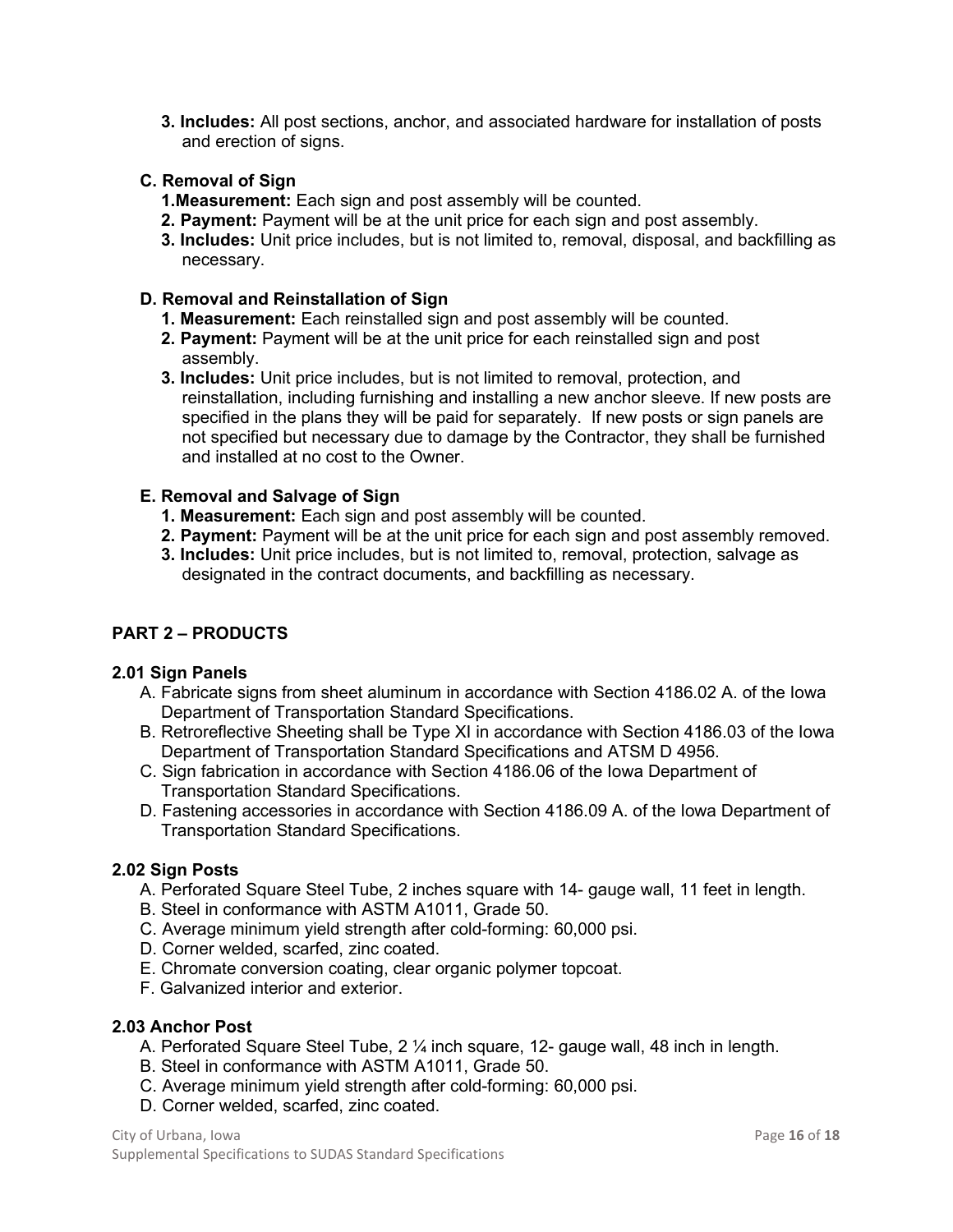- E. Chromate conversion coating, clear organic polymer topcoat.
- F. Galvanized interior and exterior.

## **2.04 Sign Post Extension**

- A. Perforated Square Steel Tube,  $1\frac{3}{4}$  inch square, 14- gauge wall, 30 inch in length.
- B. Steel in conformance with ASTM A10111, Grade 50.
- C. Average minimum yield strength after cold-forming: 60,000 psi.
- D. Corner welded, scarfed, zinc coated.
- E. Chromate conversion coating, clear organic polymer topcoat.
- F. Galvanized interior and exterior.

## **2.05 Omni-Directional Soil Stabilizing Anchor Sleeve**

- A. Perforated Square Steel Tube, 2 ½ inch square, 12- gauge wall, 18 inch in length.
- B. Steel in conformance with ASTM1011, Grade 50.
- C. Average minimum yield strength after cold-forming: 60,000 psi.
- D. Corner welded, scarfed, zinc coated.
- E. Chromate conversion coating, clear organic polymer topcoat.
- F. Galvanized interior and exterior.
- G. Weld 4, 4 "x 12", 10- gauge triangular wing plates to each corner of the tube at 45 degree angles at 2 1/2inches from top of tube.

## **2.06 Medium Corner Bolt**

- A. 5/16 inch diameter, 2 bend truss head, 18 grade.
- B. Steel in conformance with ASTM A307.
- C. Zinc plated in conformance with ASTM B633.

## **PART 3 – EXECUTION**

#### **3.01 Sign Panels**

A. Erect in accordance with Section 2524.03.B.1. of Iowa Department of Transportation Standard Specifications.

#### **3.02 Sign Posts**

A. Install posts and anchors in accordance with Section 2524.03.B.3 of Iowa Department of Transportation Standard Specifications.

#### **3.03 Sign Post Extension**

A. For use to mount street name signs above stop signs.

#### **3.04 Omni-Directional Soil Stabilizing Anchor Sleeve**

- A. For use in stabilizing sign assemblies which include multiple signs.
- B. Sleeves shall slide over the anchor stubs and line up with the top of the anchor stub.

## **END OF SECTION**